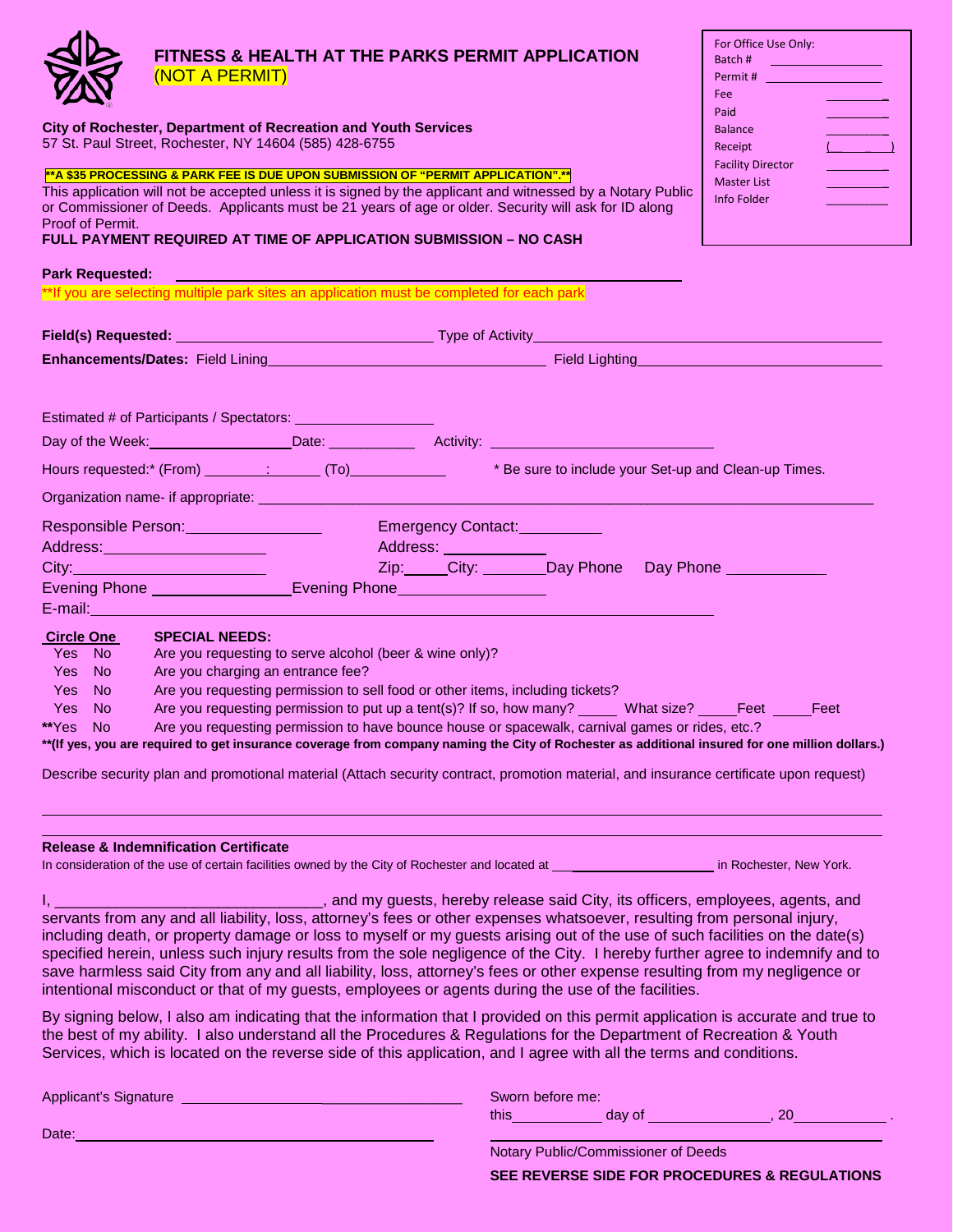**SUBMITTING THIS APPLICATION AND PAYMENT PROCEDURES:** Application must be completed, signed by the applicant and witnessed by a Notary Public or Commissioner of Deeds. Mail or bring application to: Department of Recreation & Youth Services, 57 St. Paul Street, Rochester, NY, 14604. Full payment (Check or money order – made payable to CITY TREASURER, Visa, MC or Discover) is due with this application unless otherwise specified. The permit will be reviewed, and once it is approved, it will be mailed to the applicant.

# **PERMIT MODIFICATION/CANCELLATION POLICY**

In order to **modify** a permit the permittee will be required to fill out a "Permit Modification/Cancellation Request" form and submit it to the Permit's Office (57 St. Paul St.) at least seven (7) business days in advance of the event date for all changes. All modifications have a \$10 modification fee.

To **cancel** a permit a "Permit Modification/Cancellation Request" form has to be completed and submitted to the Permit's Office (57 St. Paul Street). Cancellations must be submitted at least thirty (30) business days in advance of the event date for all cancellations or application withdrawals. Cancellation refunds is as follows:

- All cancellations submitted thirty (30) business days in advance will be refunded 100% (minus the application and cancellation fee) no exceptions
- All cancellations submitted under the thirty (30) business days will be refunded 50%
- All cancellations submitted under seven (7) business days in advance will not be refunded.

# **REFUNDS:**

Refunds do not include any portion of a deposit that covers damage by permittee/guests or additional services provided by the City due to permittee actions. Refunds will be issued to the permittee in accordance with the cancelation policy.

### **PROCEDURES AND REGULATIONS**

The permittee shall be responsible for adhering to the following general conditions: All activities permitted shall be subject to the continuing direction of the City of Rochester and in conformity with all laws and regulations applicable thereto including, but not limited to, all safety, health and noise laws as may apply. The following specific rules and regulations are to be observed by all permittees, participants and/or spectators unless otherwise specifically noted on the permit agreement. If any provision of a permit is in conflict with the City Code, deference is given to the Municipal Parks Code. The permittee is responsible for any damages to the facility, facility equipment, non-adherence to trash policy, and adhering to all conditions and limitations noted on the permit agreement including, but not limited to facility/space to be used and duration of use. Any violation or deviation to the permit will cause the permit to be null and void or party to be "shut down" by Security or DRYS staff. At this point, the permittee, along with participants and/or spectators, will be escorted out of the facility or area of permit. The permittee will lose the privilege to permit any City of Rochester facility in the future.

- 1. This parks is scheduled on a first come, first served basis. Once application and payment are received, your application will be reviewed. Reservation of date and time is confirmed through the issuance of a permit.
- 2. Possession of the permit for inspection at the activity site. Activities are to be limited to those listed on the face of the permit.
- 3. The permit holder must adhere to orderly conduct of participants/spectators and the City's Noise Ordinance.
- 4. Permit holder is responsible for clean-up of area after use. Garbage must be put in trash bags and left in designated area outside the building. Do not leave any trash in the building.
- 5. Prior approval required for tents larger than 10X10 and any inflatables.
- 6. Selling alcohol is not permitted without valid approval. Alcohol may be served by a licensed caterer only. You must contact the facility permits office at 585-428-6755 if you are intending to sell or serve alcohol.
- 7. No adult entertainment